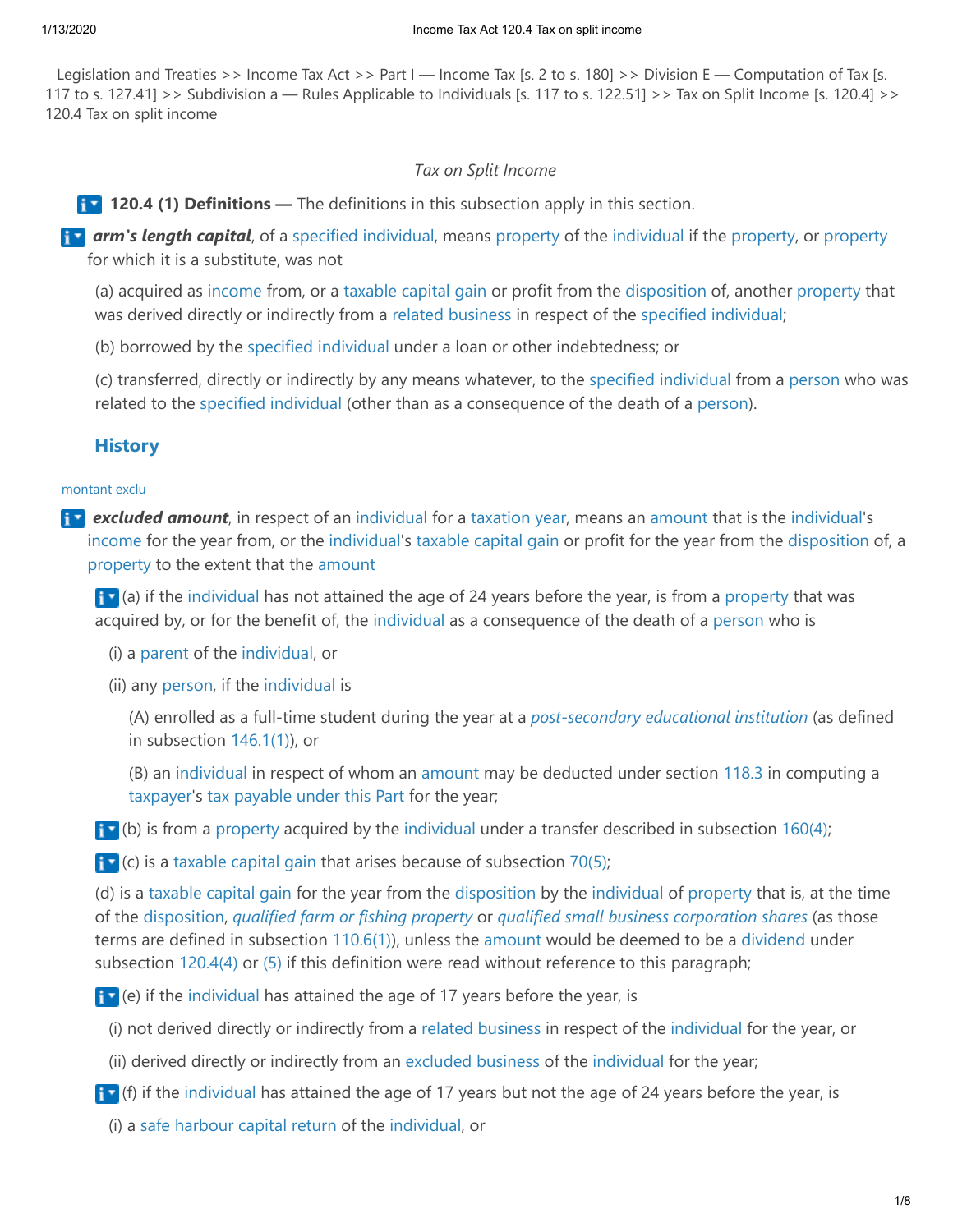#### 1/13/2020 Income Tax Act 120.4 Tax on split income

(ii) a reasonable return in respect of the individual, having regard only to the contributions of arm's length capital by the individual; or

 $\mathbf{g}$  (g) if the individual has attained the age of 24 years before the year, is

(i) income from, or a taxable capital gain from the disposition of, excluded shares of the individual, or

(ii) a reasonable return in respect of the individual.

## **History**

*i excluded business*, of a specified individual for a taxation year, means a business if the specified individual is actively engaged on a regular, continuous and substantial basis in the activities of the business in either

(a) the taxation year, except in respect of an amount described in paragraph (e) of the definition *split income*; or

(b) any five prior taxation years of the specified individual.

### **History**

*excluded shares*, of a specified individual at any time, means shares of the capital stock of a corporation owned by the specified individual if

(a) the following conditions are met:

(i) less than 90% of the business income of the corporation for the last taxation year of the corporation that ends at or before that time (or, if no such taxation year exists, for the taxation year of the corporation that includes that time) was from the provision of services, and

(ii) the corporation is not a professional corporation;

(b) immediately before that time, the specified individual owns shares of the capital stock of the corporation that

(i) give the holders thereof 10% or more of the votes that could be cast at an annual meeting of the shareholders of the corporation, and

(ii) have a fair market value of 10% or more of the fair market value of all of the issued and outstanding shares of the capital stock of the corporation; and

(c) all or substantially all of the income of the corporation for the relevant taxation year in subparagraph (a)(i) is income that is not derived, directly or indirectly, from one or more related businesses in respect of the specified individual other than a business of the corporation.

### **History**

*i r reasonable return,* in respect of a specified individual for a taxation year, means a particular amount derived directly or indirectly from a related business in respect of the specified individual that

(a) would, if this subsection were read without reference to subparagraph (f)(ii) or (g)(ii) of the definition *excluded amount*, be an amount described in the definition *split income* in respect of the specified individual for the year; and

(b) is reasonable having regard to the following factors relating to the relative contributions of the specified individual, and each source individual in respect of the specified individual, in respect of the related business:

(i) the work they performed in support of the related business,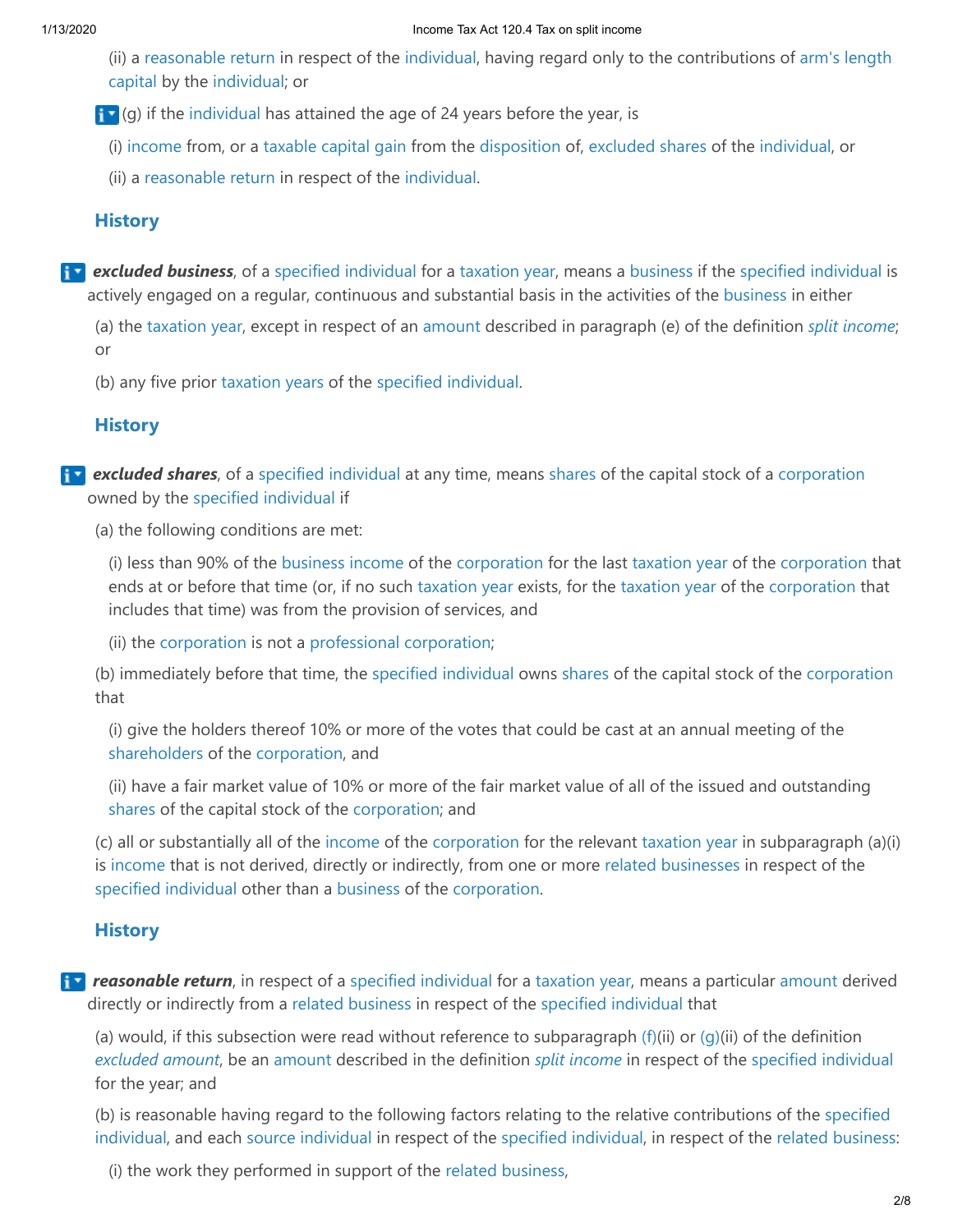#### 1/13/2020 Income Tax Act 120.4 Tax on split income

(ii) the property they contributed, directly or indirectly, in support of the related business,

(iii) the risks they assumed in respect of the related business,

(iv) the total of all amounts that were paid or that became payable, directly or indirectly, by any person or partnership to, or for the benefit of, them in respect of the related business, and

(v) such other factors as may be relevant.

## **History**

*f r related business, in respect of a specified individual for a taxation year, means* 

(a) a business carried on by

(i) a source individual in respect of the specified individual at any time in the year, or

(ii) a partnership, corporation or trust if a source individual in respect of the specified individual at any time in the year is actively engaged on a regular basis in the activities of the partnership, corporation or trust related to earning income from the business;

(b) a business of a particular partnership, if a source individual in respect of the specified individual at any time in the year has an interest — including directly or indirectly — in the particular partnership; and

(c) a business of a corporation, if the following conditions are met at any time in the year:

- (i) a source individual in respect of the specified individual owns
	- (A) shares of the capital stock of the corporation, or

(B) property that derives, directly or indirectly, all or part of its fair market value from shares of the capital stock of the corporation, and

(ii) it is the case that

$$
0.1A \leq B + C
$$

#### where

- A is the total fair market value of all of the issued and outstanding shares of the capital stock of the corporation,
- B is the total fair market value of property described in clause (i)(A), and
- C is the portion of the total fair market value of property described in clause  $(i)(B)$  that is derived from shares of the capital stock of the corporation.

### **History**

*f safe harbour capital return*, of a specified individual for a taxation year, means an amount that does not exceed the amount determined by the formula

A x B

where

- A is the rate equal to the highest rate of interest prescribed under paragraph 4301(c) of the Income Tax Regulations in effect for a quarter in the year; and
- B is the total of all amounts each of which is determined by the formula

C x D/E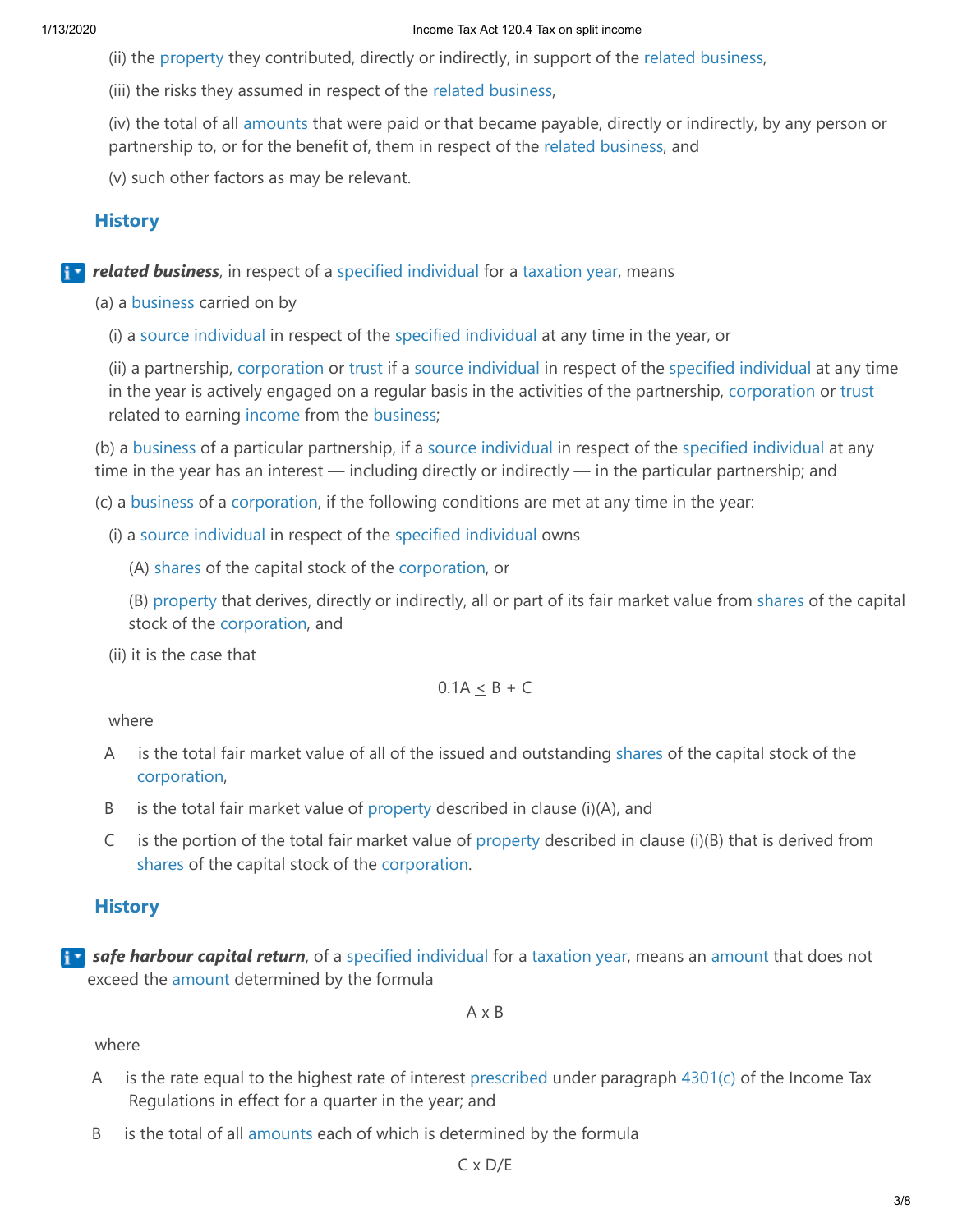where

- C is the fair market value of property contributed by the specified individual in support of a related business at the time it was contributed,
- D is the number of days in the year that the property (or property substituted for it) is used in support of the related business and has not directly or indirectly, in any manner whatever, been returned to the specified individual, and
- E is the number of days in the year.

## **History**

*source individual*, in respect of a specified individual for a taxation year, means an individual (other than a trust) who, at any time in the year, is

- (a) resident in Canada; and
- (b) related to the specified individual.

## **History**

### particulier déterminé

*i specified individual*, for a taxation year, means an individual (other than a trust) who

(a) is resident in Canada

(i) in the case where the individual dies in the year, immediately before the death, and

(ii) in any other case, at the end of the year; and

(b) if the individual has not attained the age of 17 years before the year, has a parent resident in Canada at any time in the year.

## **History**

### revenu fractionné

*f* split income, of a specified individual for a taxation year, means the total of all amounts (other than excluded amounts) each of which is

(a) an amount required to be included in computing the individual's income for the year

(i) in respect of taxable dividends received by the individual in respect of shares of the capital stock of a corporation (other than shares of a class listed on a designated stock exchange or shares of the capital stock of a mutual fund corporation), or

(ii) because of the application of section 15 in respect of the ownership by any person of shares of the capital stock of a corporation (other than shares of a class listed on a designated stock exchange),

(b) a portion of an amount included because of the application of paragraph  $96(1)(f)$  in computing the individual's income for the year, to the extent that the portion

- (i) is not included in an amount described in paragraph (a), and
- (ii) can reasonably be considered to be income derived directly or indirectly from
	- (A) one or more related businesses in respect of the individual for the year, or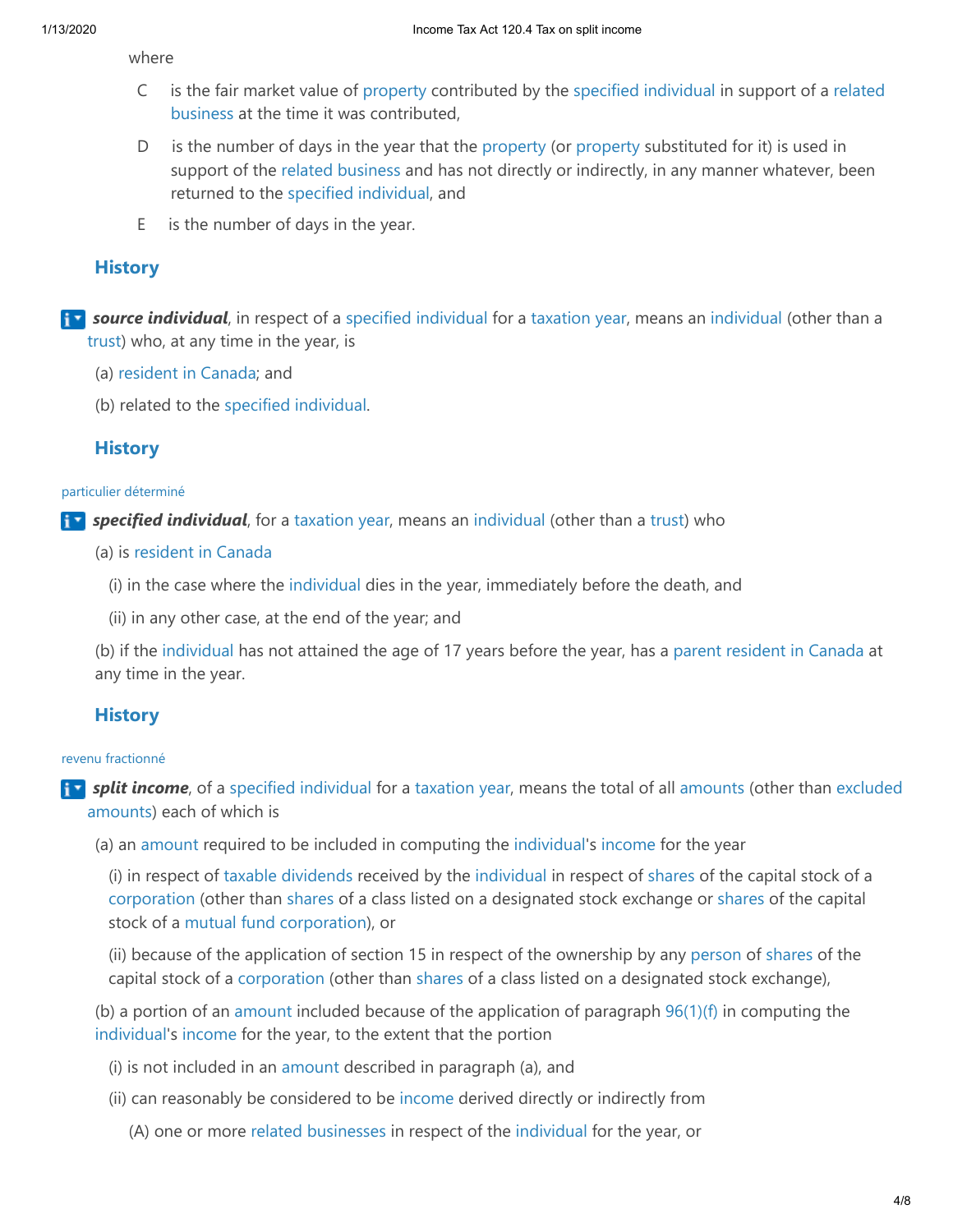(B) the rental of property by a particular partnership or trust, if a person who is related to the individual at any time in the year

(I) is actively engaged on a regular basis in the activities of the particular partnership or trust related to the rental of property, or

(II) in the case of a particular partnership, has an interest in the particular partnership directly or indirectly through one or more other partnerships,

(c) a portion of an amount included because of the application of subsection 104(13) or 105(2) in respect of a trust (other than a mutual fund trust or a trust that is deemed to be in existence by subsection 143(1)) in computing the individual's income for the year, to the extent that the portion

(i) is not included in an amount described in paragraph (a), and

(ii) can reasonably be considered

(A) to be in respect of taxable dividends received in respect of shares of the capital stock of a corporation (other than shares of a class listed on a designated stock exchange or shares of the capital stock of a mutual fund corporation),

(B) to arise because of the application of section 15 in respect of the ownership by any person of shares of the capital stock of a corporation (other than shares of a class listed on a designated stock exchange),

(C) to be income derived directly or indirectly from one or more related businesses in respect of the individual for the year, or

(D) to be income derived from the rental of property by a particular partnership or trust, if a person who is related to the individual at any time in the year is actively engaged on a regular basis in the activities of the particular partnership or trust related to the rental of property,

(d) an amount included in computing the individual's income for the year to the extent that the amount is in respect of a debt obligation that

(i) is of a corporation (other than a mutual fund corporation or a corporation shares of a class of the capital stock of which are listed on a designated stock exchange), partnership or trust (other than a mutual fund trust), and

- (ii) is not
	- (A) described in paragraph (a) of the definition *fully exempt interest* in subsection 212(3),
	- (B) listed or traded on a public market, or
	- (C) a deposit, standing to the credit of the individual,
		- (I) within the meaning assigned by the *Canada Deposit Insurance Corporation Act*, or
		- (II) with a credit union or a branch in Canada of a bank, and

(e) an amount in respect of a property, to the extent that

(i) the amount

(A) is a taxable capital gain, or a profit, of the individual for the year from the disposition after 2017 of the property, or

(B) is included under subsection 104(13) or 105(2) in computing the individual's income for the year and can reasonably be considered to be attributable to a taxable capital gain, or a profit, of any person or partnership for the year from the disposition after 2017 of the property, and

(ii) the property is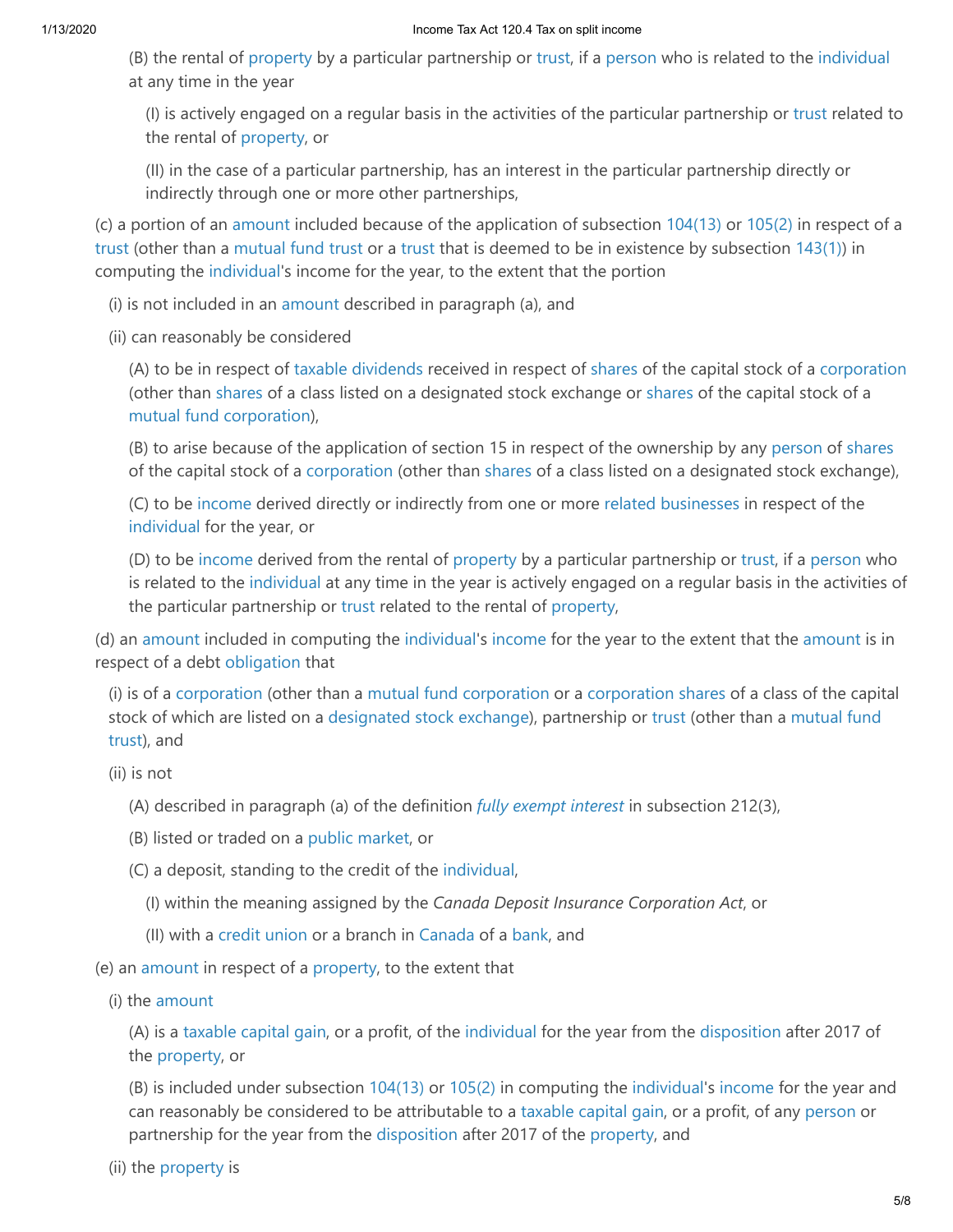(A) a share of the capital stock of a corporation (other than a share of a class listed on a designated stock exchange or a share of the capital stock of a mutual fund corporation), or

(B) a property in respect of which the following conditions are met:

(I) the property is

1. an interest in a partnership,

2. an interest as a beneficiary under a trust (other than a mutual fund trust or a trust that is deemed to be in existence by subsection 143(1)), or

3. a debt obligation (other than a debt obligation described in any of clauses (d)(ii)(A) to (C)), and

(II) either

1. in respect of the property an amount is included in the individual's split income for the year or an earlier taxation year, or

2. all or any part of the fair market value of the property, immediately before the disposition referred to in clause (i)(A) or (B), as the case may be, is derived, directly or indirectly, from a share described in clause (A).

## **History**

**(1.1) Additional rules – Specified individual —** For the purpose of applying this section in respect of a specified individual in respect of a taxation year,

 $\mathbf{f}$  (a) an individual is deemed to be actively engaged on a regular, continuous and substantial basis in the activities of a business in a taxation year of the individual if the individual works in the business at least an average of 20 hours per week during the portion of the year in which the business operates;

 $\mathbf{F}$  (b) if an amount would — if this section were read without reference to this paragraph — be split income of a specified individual who has attained the age of 17 years before the year in respect of a property, and that property was acquired by, or for the benefit of, the specified individual as a consequence of the death of another person, then

(i) for the purpose of applying paragraph (b) of the definition *reasonable return* in subsection (1), to the extent that the particular amount referred to in that paragraph is in respect of the property, then the factors referred to in that paragraph in respect of the other person are to be included for the purpose of determining a reasonable return in respect of the individual,

(ii) for the purposes of this subparagraph and the definition *excluded business* in subsection (1), if the other person was actively engaged on a regular, substantial and continuous basis in the activities of a business throughout five previous taxation years, then the individual is deemed to have been actively engaged on a regular, substantial and continuous basis in the business throughout those five years, and

(iii) for the purpose of applying paragraph (g) of the definition *excluded amount* in subsection (1) in respect of that property, the individual is deemed to have attained the age of 24 years before the year if the other person had attained the age of 24 years before the year;

 $\mathbf{r}$  (c) an amount that is a specified individual's income for a taxation year from, or the specified individual's taxable capital gain or profit for the year from the disposition of, a property is deemed to be an excluded amount in respect of the specified individual for the taxation year if

(i) the following conditions are met: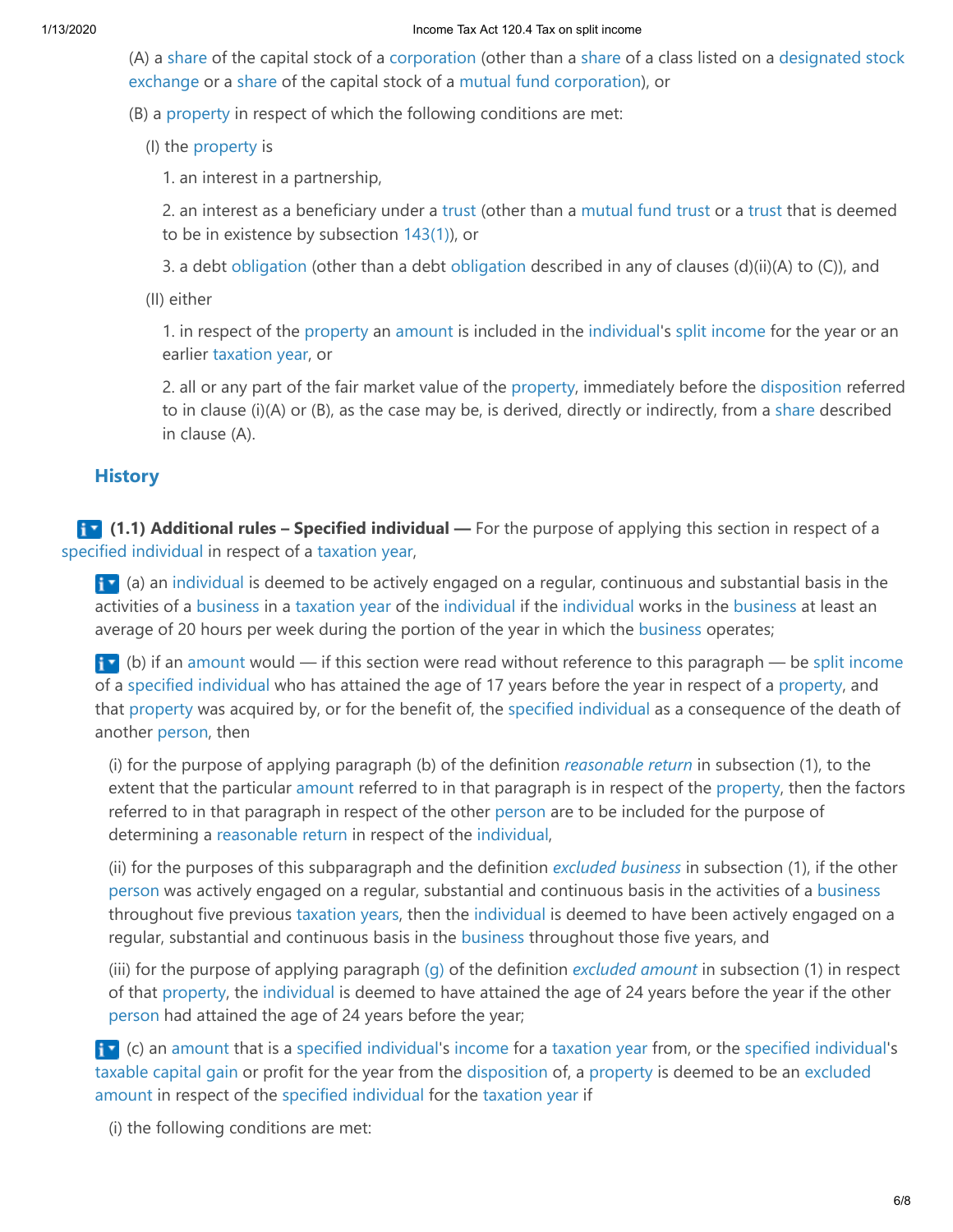(A) the amount would be an excluded amount in respect of the specified individual's spouse or commonlaw partner for the year, if the amount were included in computing the spouse or common-law partner's income for the year, and

(B) the spouse or common law partner has attained the age of 64 years before the year, or

(ii) the amount would have been an excluded amount in respect of an individual who was, immediately before their death, the specified individual's spouse or common-law partner, if the amount were included in computing the spouse or common-law partner's income for their last taxation year (determined as if this section applies in respect of that year);

 $\mathbf{i}$   $\mathbf{v}$  (d) for greater certainty, an amount derived directly or indirectly from a business includes

(i) an amount that

(A) is derived from the provision of property or services to, or in support of, the business, or

(B) arises in connection with the ownership or disposition of an interest in the person or partnership carrying on the business, and

(ii) an amount derived from an amount described in this paragraph; and

 $\mathbf{F}$  (e) for the purposes of this section, an individual is deemed not to be related to their spouse or commonlaw partner at any time in a year if, at the end of the year, the individual is living separate and apart from their spouse or common-law partner because of a breakdown of their marriage or common-law partnership.

# **History**

**(2) Tax on split income —** There shall be added to a specified individual's tax payable under this Part for a taxation year the highest individual percentage for the year multiplied by the individual's split income for the year.

# **History**

**(3) Tax payable by a specified individual —** Notwithstanding any other provision of this Act, if an individual is a specified individual for a taxation year, the individual's tax payable under this Part for the year shall not be less than the amount by which the amount added under subsection (2) to the individual's tax payable under this Part for the year exceeds the amount determined by the formula

 $A + B$ 

### where

- A is the amount deducted under section 118.3 in computing the individual's tax payable under this Part for the year; and
- B is the total of all amounts each of which is the amount that

(a) may be deducted under section 121 or 126 in computing the individual's tax payable under this Part for the year, and

(b) can reasonably be considered to be in respect of an amount included in computing the individual's split income for the year.

# **History**